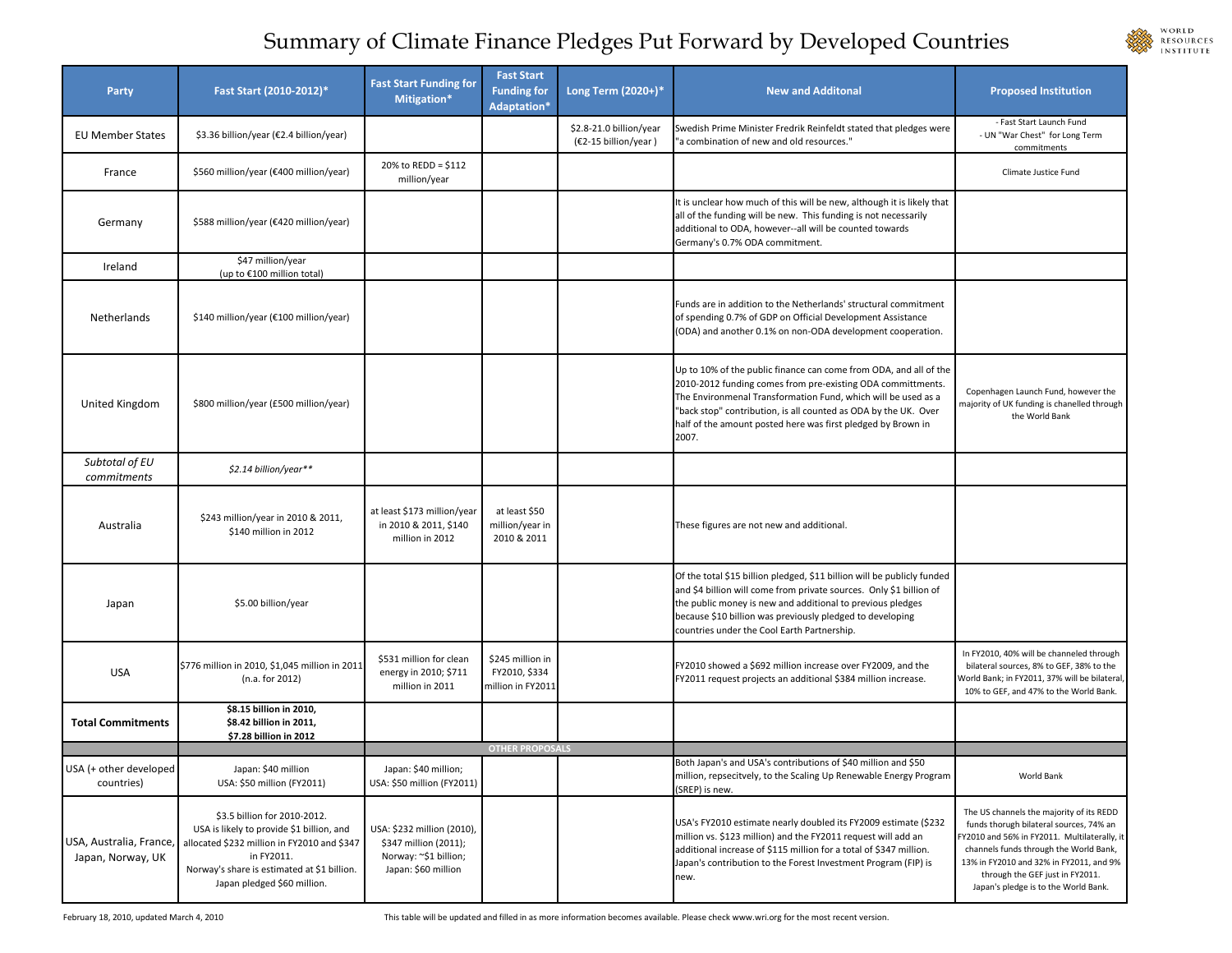\* The pledges included in this spreadsheet are derived from public announcements and are indicators of Parties' support for climate finance. They are not official committments to the Copenhagen Accord.

\*\* The EU pledged that its member states would commit \$3.36 billion (€2.4 billion) per year. However, individual member state pledges have not yet reached that amount. There is currently an annual gap of \$1.23 billion between the EU pledge and the total of member state pledges.

| <b>Notes</b>                                                                                                                                                                                                                                                                                                                                                                                                                                                                                                                                                                                                                                                                                                                                | <b>Sources</b>                                                                                                                                                                                                                                                                                                                                                                                                                                                                                                                                                                                                                                                                                 |
|---------------------------------------------------------------------------------------------------------------------------------------------------------------------------------------------------------------------------------------------------------------------------------------------------------------------------------------------------------------------------------------------------------------------------------------------------------------------------------------------------------------------------------------------------------------------------------------------------------------------------------------------------------------------------------------------------------------------------------------------|------------------------------------------------------------------------------------------------------------------------------------------------------------------------------------------------------------------------------------------------------------------------------------------------------------------------------------------------------------------------------------------------------------------------------------------------------------------------------------------------------------------------------------------------------------------------------------------------------------------------------------------------------------------------------------------------|
| - The EU pledged a total amount of \$3.36 billion/year for fast start. However, it is<br>the responsibility of the member states to individually produce pledges that total<br>this amount. The EU member states have not yet reached this goal.<br>EU estimated its contribution to the Long Term financing based on its 'fair share'<br>of €100 billion/year, according to burden sharing principles established by COP.<br>Domestic private and public finance could deliver between 20-40%, with the<br>carbon market contributing up to 40%, and international public finance could<br>contribute to cover the remainder (€22-50 billion/year).<br>Carbon tariffs are being considered as a source.<br>EU Leaders support a Tobin Tax. | Tobin Tax Could Fund Climate Aid Under Proposals from UK and France, The Guardian,<br>December 11, 2009. Online at:<br>http://www.guardian.co.uk/environment/2009/dec/11/eu-double-climate-aid-2bn<br>EU Agrees Climate Pledge That May Boost Copenhagen, BBC News, December 11,<br>2009. Online at: http://news.bbc.co.uk/2/hi/europe/8407112.stm<br>EU Proposes UN War Chest for Climate Funds, Reuters, September 7, 2009. Online at:<br>http://www.reuters.com/article/idUSTRE58636M20090907<br>Facts Behind the Climate Finance Figures, World Development Movement Climate<br>Justice News, December 18, 2009. Online at: http://www.wdm.org.uk/facts-behind-<br>climate-finance-figures |
| France stated that 20% of the \$10bn/yr of Fast Start Funds should go to REDD.<br>The "Climate Justice Fund" was proposed by French Minister for Sustainable<br>Development, Jean-Louis Borloo                                                                                                                                                                                                                                                                                                                                                                                                                                                                                                                                              | UK and France to Announce up to £1.5bn in Fast-Track Finance, Act on Copenhagen,<br>December 11, 2009. Online at:<br>F3http://www.actoncopenhagen.decc.gov.uk/en/ambition/achievements/december/11-<br>dec-uk-and-france-finance                                                                                                                                                                                                                                                                                                                                                                                                                                                               |
| It is currently unclear how much of Germany's commitment will be new and<br>additional to already planned increases. For 2010, the budgetary committee in the<br>German Bundestag will decide these figures by March 4th. The following amounts<br>are under discussion to be re-packaged to help meet the €420m pledge:<br>€110m revenues from emissions trading (not additional: allocated as climate<br>finance to developing countries prior to Bali)<br>€30m Forest Carbon Partnership (World Bank)<br>€75m CIFs (300m over five years, 25om for CTF, 50m for PPRC)<br>€20-30m bilateral aid money spent on climate purposes                                                                                                           | Email confirmation from members of government.                                                                                                                                                                                                                                                                                                                                                                                                                                                                                                                                                                                                                                                 |

Germany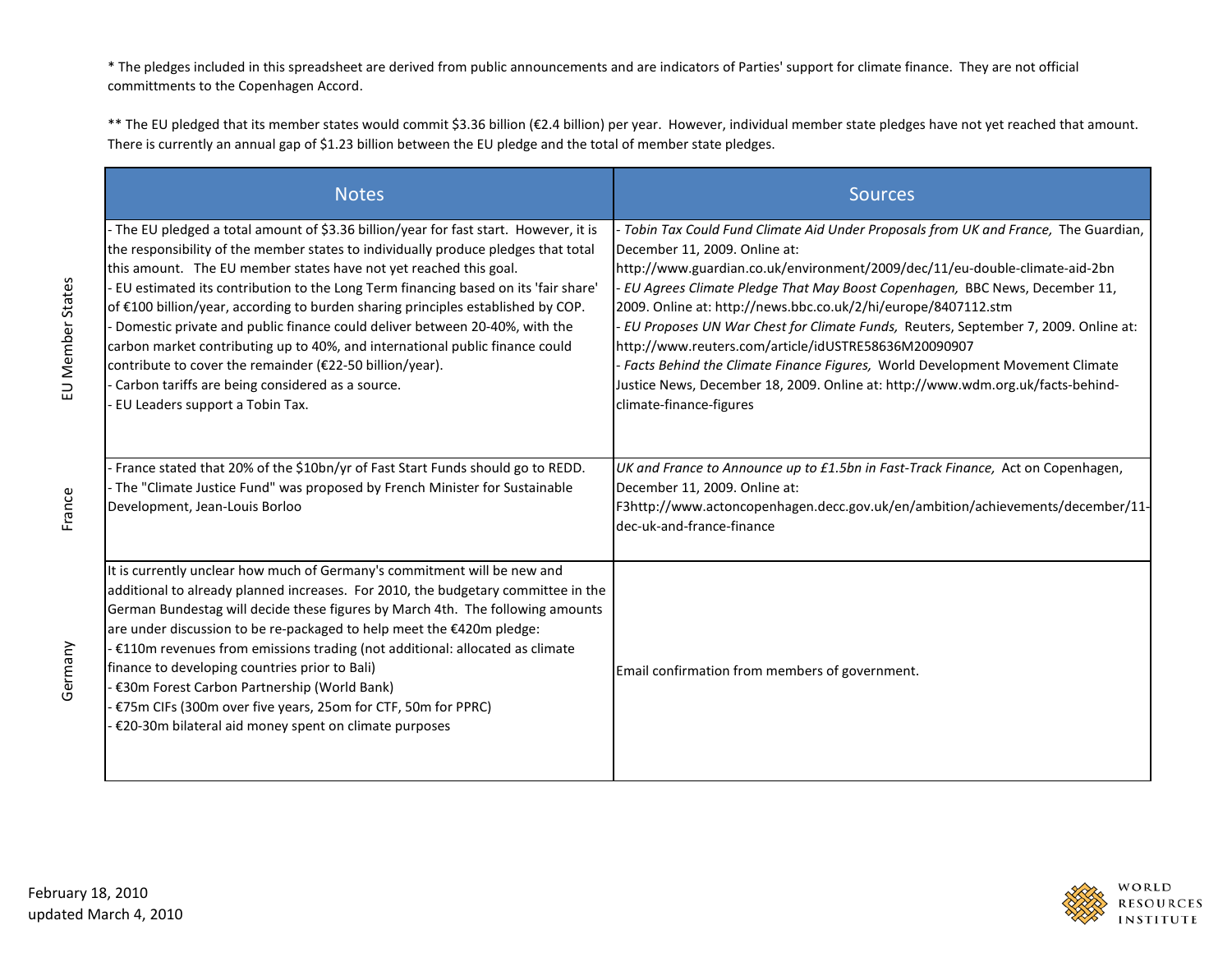|                | <b>Notes</b>                                                                                                                                                                                                                                                                                                                                                                                                                                                                                                                                                                                                                                                       | <b>Sources</b>                                                                                                                                                                                                                                                                                                                                                                                                                                                                                                                                                                                                                                                                                                                                                                                                                                                                                                                                    |
|----------------|--------------------------------------------------------------------------------------------------------------------------------------------------------------------------------------------------------------------------------------------------------------------------------------------------------------------------------------------------------------------------------------------------------------------------------------------------------------------------------------------------------------------------------------------------------------------------------------------------------------------------------------------------------------------|---------------------------------------------------------------------------------------------------------------------------------------------------------------------------------------------------------------------------------------------------------------------------------------------------------------------------------------------------------------------------------------------------------------------------------------------------------------------------------------------------------------------------------------------------------------------------------------------------------------------------------------------------------------------------------------------------------------------------------------------------------------------------------------------------------------------------------------------------------------------------------------------------------------------------------------------------|
| Netherlands    |                                                                                                                                                                                                                                                                                                                                                                                                                                                                                                                                                                                                                                                                    | Speech: Adaptation to Climate Change in Developing Countries, November 26, 2009.<br>Online at:<br>http://www.minbuza.nl/nl/Actueel/Toespraken_bewindslieden/2009/11/Adaptation_to<br>Climate_Change_in_Developing_Countries<br>Confirmed by Ministry of the Environment Contact                                                                                                                                                                                                                                                                                                                                                                                                                                                                                                                                                                                                                                                                   |
| United Kingdom | A proposal by Gordon Brown stated that funds should be divided equally between<br>adaptation and mitigation.<br>been provided to the World Bank CIFs, and 80% is being spent through the World<br>Bank.                                                                                                                                                                                                                                                                                                                                                                                                                                                            | - UK and France to Announce up to £1.5bn in Fast-Track Finance, Act on Copenhagen,<br>December 11, 2009. Online at:<br>the UK's money is pre-existing aid. Over half was pledged in 2007 and has already http://www.actoncopenhagen.decc.gov.uk/en/ambition/achievements/december/11-<br>dec-uk-and-france-finance<br>Brown Proposes 10-Billoin-Dollar Copenhagen Launch Fund, Earth Times, November<br>27, 2009. Online at: http://www.earthtimes.org/articles/show/296685,brown-proposes-<br>10-billion-dollar-copenhagen-launch-fund.html<br>- Facts Behind the Climate Finance Figures, World Development Movement Climate<br>Justice News, December 18, 2009. Online at: http://www.wdm.org.uk/facts-behind-<br>climate-finance-figures<br>Climate Fund 'Recycled' From Existing Aid Budget, UK Government Admits, The<br>Guardian, January 25, 2010. Online at:<br>http://www.guardian.co.uk/environment/2010/jan/25/climate-aid-uk-funding |
| Australia      | These figures are not exhaustive of Australia's international climate change funding.                                                                                                                                                                                                                                                                                                                                                                                                                                                                                                                                                                              | Australia's Climate Change and ODA Expenditure Notes                                                                                                                                                                                                                                                                                                                                                                                                                                                                                                                                                                                                                                                                                                                                                                                                                                                                                              |
| napap          | Japan pledged ¥1,750 billion (approximately \$15 billion) over three years, of which<br>¥1,300 billion (about \$11 billion) will be public money "on the condition that [a]<br>successful political accord is achieved at COP 15 that is a fair and effective<br>framework with participation of all major emitting countries and agreement of their<br>ambitious targets."                                                                                                                                                                                                                                                                                        | Support for Developing Countries under the "Hatoyama Initiative," Government of<br>Japan Press Release, December 16, 2009. Online at:<br>http://www.kantei.go.jp/foreign/topics/2009/1216initiative_e.pdf<br>Breakthrough Hoped for at Climate Talks, the Japan Times, December 7, 2009. Online<br>at: http://search.japantimes.co.jp/cgi-bin/nn20091207a1.html                                                                                                                                                                                                                                                                                                                                                                                                                                                                                                                                                                                   |
| USA            | - The USA pledge amounts are based on FY2010 estimate and FY2011 request for<br>international climate change financing.<br>- The United States pledged a total of \$1.008 billion in FY2010 to interntional<br>climate finance. However, to account for the contributions to forests/REDD+<br>(below), the amount available for fast start is \$776 million. The FY2011 request is<br>\$1.392 billion; adjusted for the REDD+ and SREP funding (below), this comes to<br>\$1.045 billion.<br>- The majority of multilateral funding will go to the World Bank. About 1/4 will go<br>to adaptation, 1/2 to clean energy, and 1/4 to forests/sustainable landscapes. | United States FY2011 Budget for International Climate Change Financing                                                                                                                                                                                                                                                                                                                                                                                                                                                                                                                                                                                                                                                                                                                                                                                                                                                                            |